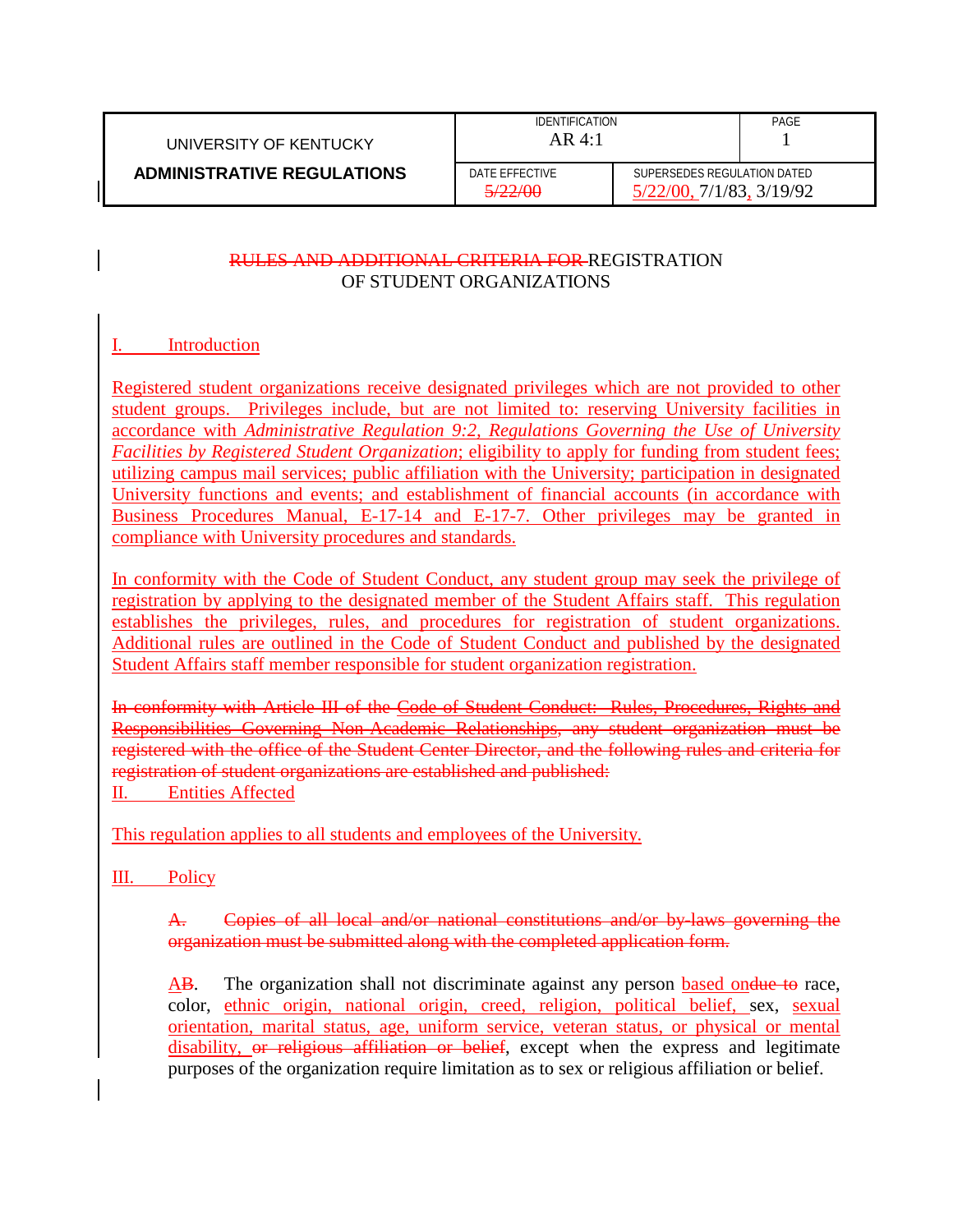$\underline{BC}$ . The organization shall not must adopt a name which is neither the same as, nor deceptively similar to, the name of an existing registered student organization, the University, or any division or department of the University.

 $\overline{CD}$ . The organization shall must be non-profit in nature. It shall may not use its position as a registered organization to solicit or advertise for commercial purposes.

DE. The purposes of the organization shall must not be inconsistent with the Vision, Mission, and Values of the University. (*Governing Regulation, Part I*) purposes of the University as defined in "A Statement of University Purpose and Mission" approved by the Board of Trustees on June 18, 1991. An excerpt from that statement follows:

As the Commonwealth's only comprehensive land-grant University with a statewide mission, the University of Kentucky exists to ensure the citizens of the Commonwealth and, by extension, the nation and the world the finest opportunities for education and the greatest benefits of knowledge.

The University creates, preserves, and disseminates knowledge. It seeks to provide an optimal environment for teaching, learning, and research. The University aspires to develop a community of scholars that promotes cultural understanding, ethical behavior, civic virtue, and international citizenship. All efforts of the University are intended to address the needs of society and, by so doing, improve the human condition.

In fulfilling its mission through its University and Community College Systems, the University of Kentucky has three interrelated functions: instruction, research, and public service. These activities enable the University to achieve its goals of:

• Responding to the educational needs of individuals from the Commonwealth of Kentucky, in addition to those from the nation and the world, by offering excellent programs in undergraduate, graduate, and professional education.

• Advancing the frontiers of knowledge by conducting programs of basic and applied research which seek solutions to human, resource, and environmental problems and further the human good.

• Improving the well being of citizens of the Commonwealth of Kentucky, as well as all humanity, through application of the knowledge, abilities, and skills of members of the University community.

• Providing the Commonwealth of Kentucky with a comprehensive university recognized nationally for its quality of teaching, research, service and graduates and internationally for specific areas of strength.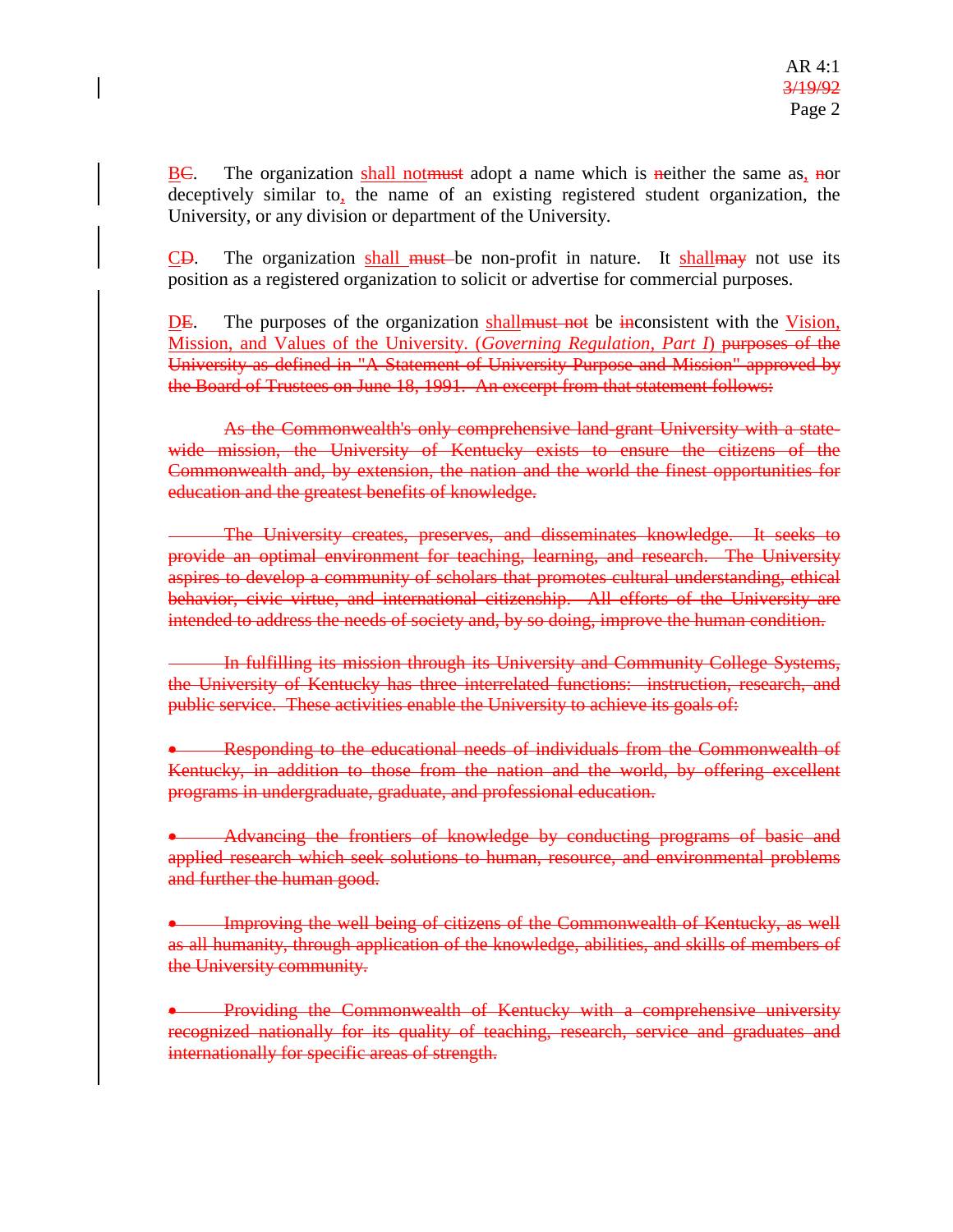E. Only current students, faculty, or staff of the University may be members of a registered student organization.

F. Although this section is not a comprehensive definition of the function and activities of members of an organization, the following functions and activities shall be reserved to student members:

1. Holding any office in the organization;

2. Presiding, officiating, or voting, making, or seconding motions at any meeting of

the organization. Guests may attend and, as a member of the audience, speak at meetings of the organization when the program and procedures permit; and

3. Acting as a public spokesperson for the organization.

G. The elected officers of the organization shall be students.

GH. AnyOnly members of the registered student orgainzation body, faculty, and/or staff of the University of Kentucky may serve at stations or distribute materials on the campus on behalf of the organization.

An affirmative statement shall be signed by students, faculty, and/or staff seeking registration for the organization and certifying that the organization is in compliance with, and will continue to comply with, Article III of the Code of Student Conduct, with the "Rules and Additional Criteria for Registration of Student Organizations" (AR II-8.3-1), and with the "Regulations Governing the Use of University Facilities by Registered Student Organizations" (AR II-8.3-2).

IV. Procedures for Registration as a Student Organization

A. The online registration application may be found on the Office of Student Involvement's website [\(http://getinvolved.uky.edu\)](http://getinvolved.uky.edu/).

B. All local or national constitutions and by-laws governing the organization shall be submitted online as part of the application.

C. The Rights and Responsibilities Statement shall be agreed to via the online system by the student organization president. This agreement will certify that the organization will consistently comply with applicable University regulations including but not limited to:

The Code of Student Conduct <http://www.uky.edu/StudentAffairs/Code/part1.html>